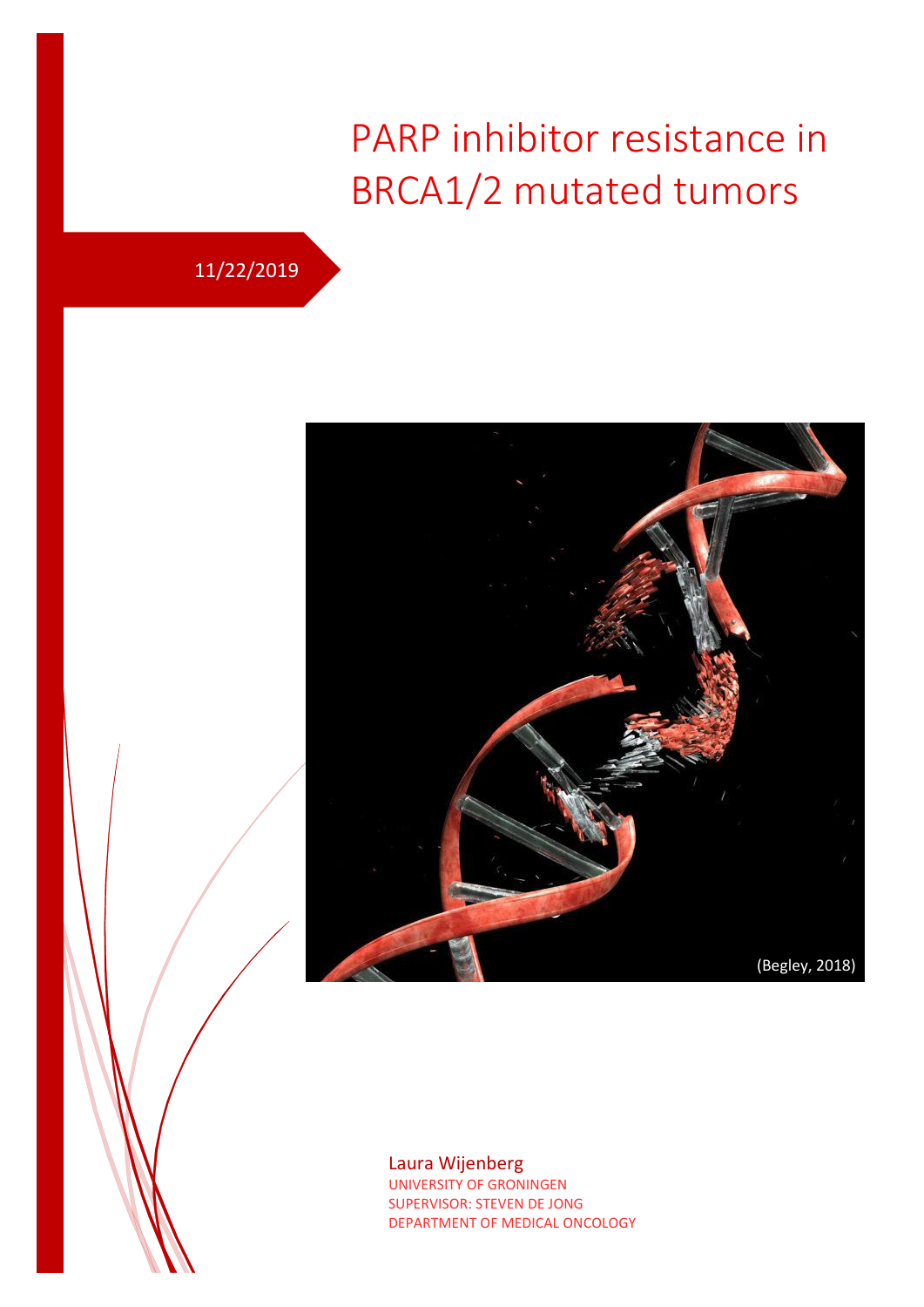

### <span id="page-1-0"></span>Abstract

The most prevalent type of cancer in woman is breast cancer. Even though most types of breast cancers are curable, still 15% has triple negative breast cancer (TNBC) which is usually not curable. In addition, woman with breast cancer susceptibility protein (BRCA) mutations have up to 80% change of developing breast cancer and 40% chance of developing ovarian cancer. There is an unmet need for effective treatments of TNBC in particular but also ovarian cancer. A new treatment strategy is poly (ADP-Ribose) polymerase (PARP) inhibition. The mechanism of action of PARP inhibitors (PARPi) is based on synthetic lethality, meaning that these inhibitors only kill cells with two types of deficiencies. In the case of PARPi, homologous recombination (HR) deficient cells are killed. Since those cells are HR deficient a double stranded DNA (dsDNA) break can only be repaired with an error prone repair mechanism called non-homologous end joining (NHEJ). This can lead to mutations, deletions and chromosomal translocation which eventually can lead to cell death. Cells that are HR deficient rely on PARP to repair single strand DNA (ssDNA) breaks before they become dsDNA breaks, however when PARP is inhibited more dsDNA breaks will develop, resulting in cell death. And since HR is still effective in healthy cells, the healthy cells can repair the dsDNA damage despite PARP inhibition and will stay alive. PARP inhibition is not only useful in BRCA mutated types of cancer that lack HR DNA repair but also in cells that for any other reason are HR deficient. For instance because of epigenetic silencing of the promotor of the BRCA gene or because of BRCAness. Therefore PARPi seem to be a great step forward. However, there is also a problem considering PARPi, since resistance frequently develops against this drug. In this thesis, multiple PARPi resistance mechanisms will be described such as, upregulation of drug efflux pumps but also secondary mutations and poly (ADP-ribose) glycohydrolase (PARG) down regulation. In addition, possible solutions against the resistance will be mentioned.



*Figure 1: Schematic view of the PARP protein in blue bound to DNA, in green the PARP inhibitor is shown (Victor, 2014).*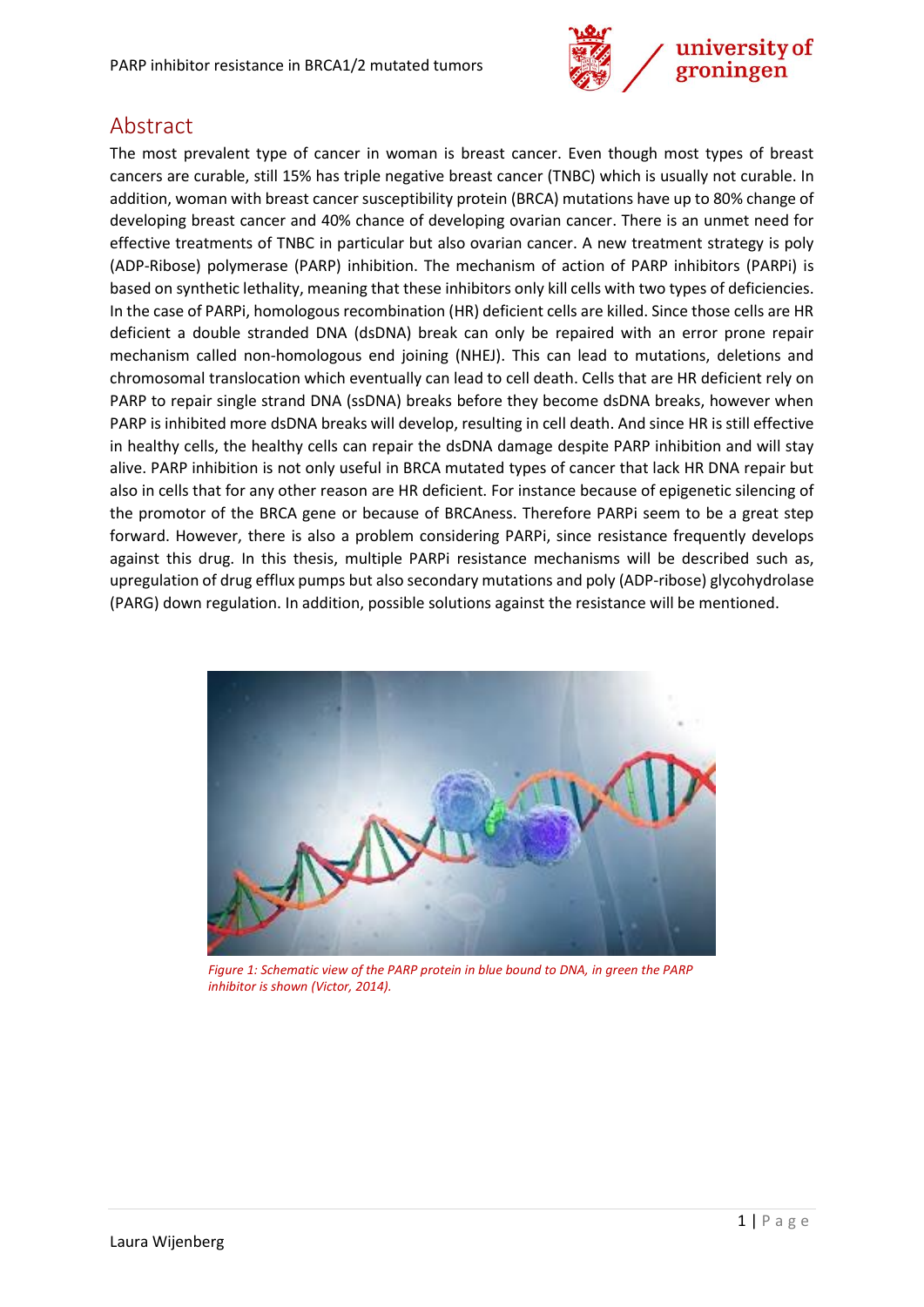

## <span id="page-2-0"></span>List of abbreviations

| Abbreviation      | <b>Name</b>                                                |
|-------------------|------------------------------------------------------------|
| 53BP1             | p53 binding protein 1                                      |
| ABCb1a/b          | ATP-binding cassette, sub-family B 1a/b                    |
| <b>ALC</b>        | Chromodomain-helicase-DNA-binding protein 1-like           |
| AML               | Acute myeloid leukemia                                     |
| <b>ATM</b>        | Ataxia-telangiectasia mutated                              |
| BARD1             | BRCA1-associated RING domain protein 1                     |
| <b>BER</b>        | Base excision repair                                       |
| <b>BRCA</b>       | Breast cancer susceptibility protein                       |
| CDK1              | Cyclin dependent kinase 1                                  |
| CDK12             | Cyclin dependent kinase 12                                 |
| CHD4              | Chromodomain-helicase-DNA-binding protein 4                |
| <b>DDR</b>        | DNA damage response                                        |
| dsDNA             | Double strand deoxyribonucleic acid                        |
| DYNLL1            | Dynein light chain 1                                       |
| <b>ERK1/2</b>     | extracellular signal-regulated kinases 1/2                 |
| EZH <sub>2</sub>  | Enhancer of zeste homolog 2                                |
| FANCD2            | Fanconi anemia group D2                                    |
| FDA               | U.S. food and drug administration                          |
| <b>HDAC</b>       | Histone deacetylase                                        |
| HER <sub>2</sub>  | Human epidermal growth factor receptor 2                   |
| <b>HGSOC</b>      | High-grade serous ovarian cancer                           |
| HR                | Homologous recombination                                   |
| HRD-LOH           | Homologous recombination deficiency loss of heterozygosity |
| <b>HSP90</b>      | Heat shock protein 90                                      |
| <b>MDS</b>        | Myelodysplastic syndrome                                   |
| MiR-622           | Micro RNA 622                                              |
| <b>MMEJ</b>       | Microhomology-mediated end joining                         |
| <b>MMR</b>        | Mismatch repair                                            |
| $NAD+$            | Nicotinamide adenine dinucleotide                          |
| <b>NER</b>        | Nucleotide excision repair                                 |
| NHEJ              | Non-homologous end joining                                 |
| ORR               | Overall response rate                                      |
| PALB <sub>2</sub> | Partner and localizer of BRCA2                             |
| PARG              | Poly (ADP-ribose) glycohydrolase                           |
| PARP              | Poly (ADP-ribose) polymerase                               |
| <b>POLQ</b>       | DNA polymerase theta                                       |
| <b>PTEN</b>       | Phosphate and tensin homolog                               |
| shRNA             | Short hairpin RNA                                          |
| SIRT1             | Sirtuin 1                                                  |
| SLFN11            | Schlafen family member 11                                  |
| ssDNA             | Single strand deoxyribonucleic acid                        |
| <b>TNBC</b>       | Triple negative breast cancer                              |
| TOPBP1            | Topoisomerase 2-binding protein 1                          |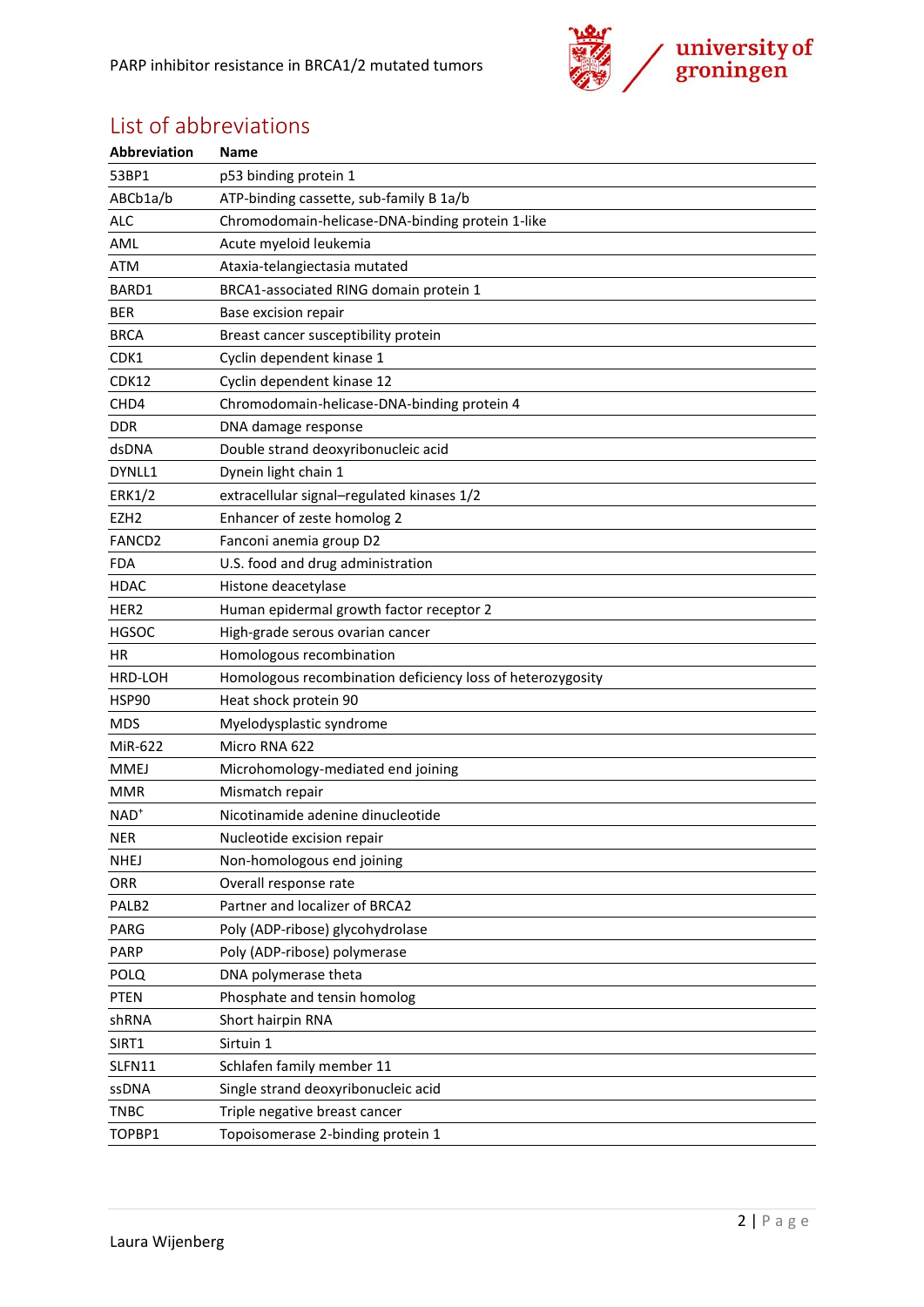

## Table of Contents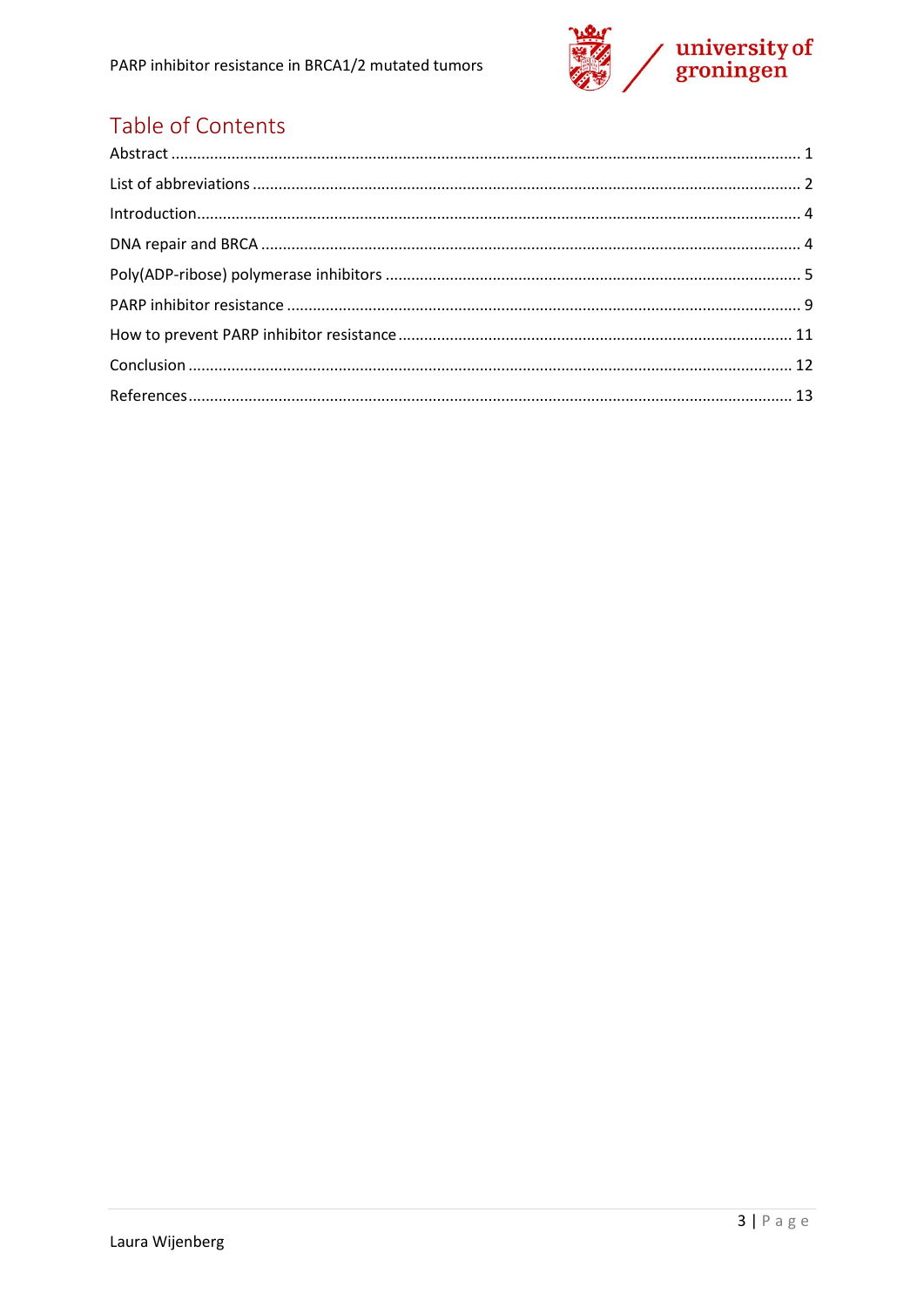

#### <span id="page-4-0"></span>Introduction

Cancer is an uncontrolled growth of cells. This can either be caused by inherited genes or environmental exposure to carcinogens or simply by bad luck. Weinberg *et al*. wrote in their much citated work about the common hallmarks of cancer, such as chromosomal instability, sustaining proliferation signals and resisting cell death (Hanahan & Weinberg, 2011). In addition, defects in genome maintenance as well as repair pathways often occur in cancer. Sometimes specific DNA repair defects are seen which make the cancer cells rely on backup repair pathways to survive. Targeting these back-up mechanisms could be a new strategy for cancer therapy (Altmeyer, 2012). For instance when breast cancer susceptibility protein (BRCA) is mutated, for example in high grade serous ovarian cancer (HGSOC) or triple negative breast cancer (TNBC). HGSOC is also characterized by genomic instability (Parkes & Kennedy, 2016) and usually affects post-menopausal woman. It is the second most common malignant gynecological disease (Papa, Caruso, Strudel, Tomao, & Tomao, 2016). BRCA mutations have also been shown in TNBC, and more than 80% of the hereditary BRCA1 mutated cancers are actually TNBCs. TNBCs lack the expression of human epidermal growth factor receptor (HER2) as well as the estrogen and progesterone receptors (Dizdar, Arslan, & Altundag, 2015). Breast cancers consist of 15% TNBCs that are currently treated with platinum-based combination chemotherapy but there is no cure (Parkes & Kennedy, 2016). 50% of HGSOC and 10-20% of breast tumors, metastatic prostate cancers and pancreatic cancers have mutations in homologous recombination (HR) like for instance BRCA mutations (D'Andrea, 2018). In this thesis DNA repair and the function of BRCA will be explained. In addition, the reliance on PARP for the BRCA deficient cells will be shown. Also the function of PARP will be discussed during DNA repair in both healthy as well as BRCA deficient cells. In addition, PARP inhibitors (PARPi) will be discussed and how they could be used to treat specific cancers and how PARPi resistance could be treated.

#### <span id="page-4-1"></span>DNA repair and BRCA

There are a lot of causes of DNA damage and when this is not sensed and repaired by the cell it can have serious consequences. Therefore, there are multiple pathways, divided in two groups, to repair DNA damage. The first group is involved in repair of single strand DNA (ssDNA) damage, which can be done by base excision repair (BER), mismatch repair (MMR) and nucleotide excision repair (NER). The other group repairs double strand DNA (dsDNA) damage, which is repaired by non-homologous endjoining (NHEJ), which is a fast process but causes a lot of errors or by HR, which is a slow process but generally doesn't cause mutations (see figure 2) (Papa, Caruso, Strudel, Tomao, & Tomao, 2016).



*Figure 2: Overview of the different types of DNA damage and their corresponding DNA repair mechanisms. In addition, the proteins needed for the specific repair mechanisms are shown (Papa, Caruso, Strudel, Tomao, & Tomao, 2016).*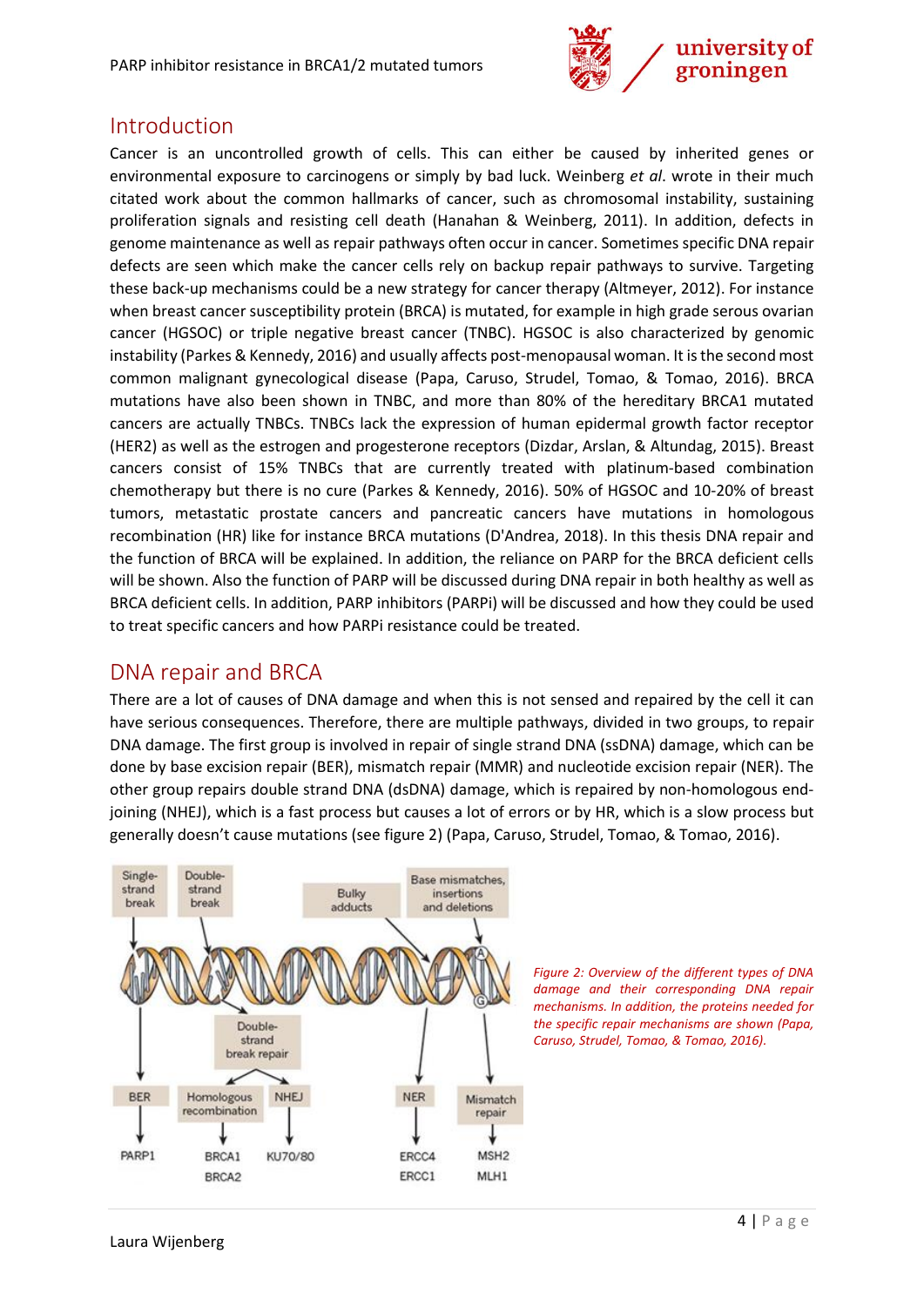HR is BRCA dependent (Dizdar, Arslan, & Altundag, 2015) and occurs during the S and G2 phase of the cell cycle (Turk & Wisinksi, 2018). ssDNA breaks can become dsDNA breaks when the break is not repaired and the replication fork is stalled. The replication fork can collapse due to platinum chemotherapy or ionizing irradiation. dsDNA damage is very toxic, when it is incorrectly or not at all repaired. This results in mutations, amplifications, chromosomal translocations and deletions which can result in senescence, cell death and cancer (Rabenau & Hofstatter, 2016; Noordermeer & Van Attikum, 2019).

BRCA stands for breast cancer susceptibility protein (GeneCards, 2019). There are two subtypes: BRCA1 located on chromosome 17 and BRCA2 located on chromosome 13 (see figure 3) (Turk & Wisinksi, 2018). Both are important for HR dsDNA repair. BRCA1 can interact with BRCA1-associated RING domain protein 1 (BARD1) to form a stable heterodimer which can bind to the damaged DNA (Dizdar, Arslan, & Altundag, 2015). In addition, BRCA1 can sense the DNA damage and link the DNA damage response (DDR) effectors (Roy, Chun, & Powell, 2016). Both BRCA1 as well as BRCA2 can bind to RAD51, which is a DNA recombinase, which then localizes to the damaged DNA (Lord & Ashworth, 2016). Both BRCA1 and BRCA2 can restart the stalled replication forks (Parkes & Kennedy, 2016). But it is thought that BRCA2 can also protect the replication fork by protecting the nascent DNA strand from degradation (Roy, Chun, & Powell, 2016).





In 33% of the ovarian tumors, deficient BRCA expression was seen by either somatic and germline mutations (20%) or by BRCA1 epigenetic silencing (11%) (Rabenau & Hofstatter, 2016). When BRCA1/2 is mutated, cells are HR deficient which can result in genomic instability (Dizdar, Arslan, & Altundag, 2015) and eventually cell death. When HR is deficient, dsDNA breaks are repaired by NHEJ which is error prone and introduces especially DNA deletions (Lord & Ashworth, 2016). 80% of the people with BRCA mutations do develop breast cancer. BRCA1 mutations usually result in earlier onset of cancer compared to BRCA2 mutations. In addition, in breast cancer BRCA1 mutation tumors are more likely to be TNBC tumors compared to BRCA2 mutation tumors (Turk & Wisinksi, 2018). BRCA mutations can also cause ovarian cancer which is seen in about 40% of the individuals with the mutation (MSK, 2019).

Sporadic breast cancers sometimes also have aberrant BRCA function or expression which is called BRCAness (Dizdar, Arslan, & Altundag, 2015). BRCAness can arise by somatic mutations but also by epigenetic silencing via hypermethylation of the promotor, which is reported in 31% of ovarian cancer cases and is the second most common HR aberration class (Parkes & Kennedy, 2016; Wakefield, Nesic, Kondrashova, & Scott, 2019; Kondrashova & Topp, 2018). Both BRCA1/2 mutation associated tumors as well as BRCA like tumors have a higher response rate to platinum-based chemotherapy (Parkes & Kennedy, 2016). HR deficiency can also be caused by other defects and gene mutations. In this thesis, most focus will be on TNBC and HGSOC with BRCA mutations since this has been investigated the most.

### <span id="page-5-0"></span>Poly(ADP-ribose) polymerase inhibitors

The poly (ADP-ribose) polymerase (PARP) protein family can catalyze the conversion of nicotinamide adenine dinucleotide (NAD<sup>+</sup>) into long poly(ADP-ribose) (PAR) chains. PARP1 was the first protein described that can catalyze PAR formation, sense DNA damage and initiate the BER pathway to repair ssDNA damage. PARP1 consists of three functional domains: a catalytic domain, an auto modification domain and an amino-terminal DNA-binding domain (see figure 4) (Gagné, Rouleau, & Poirier, 2012).

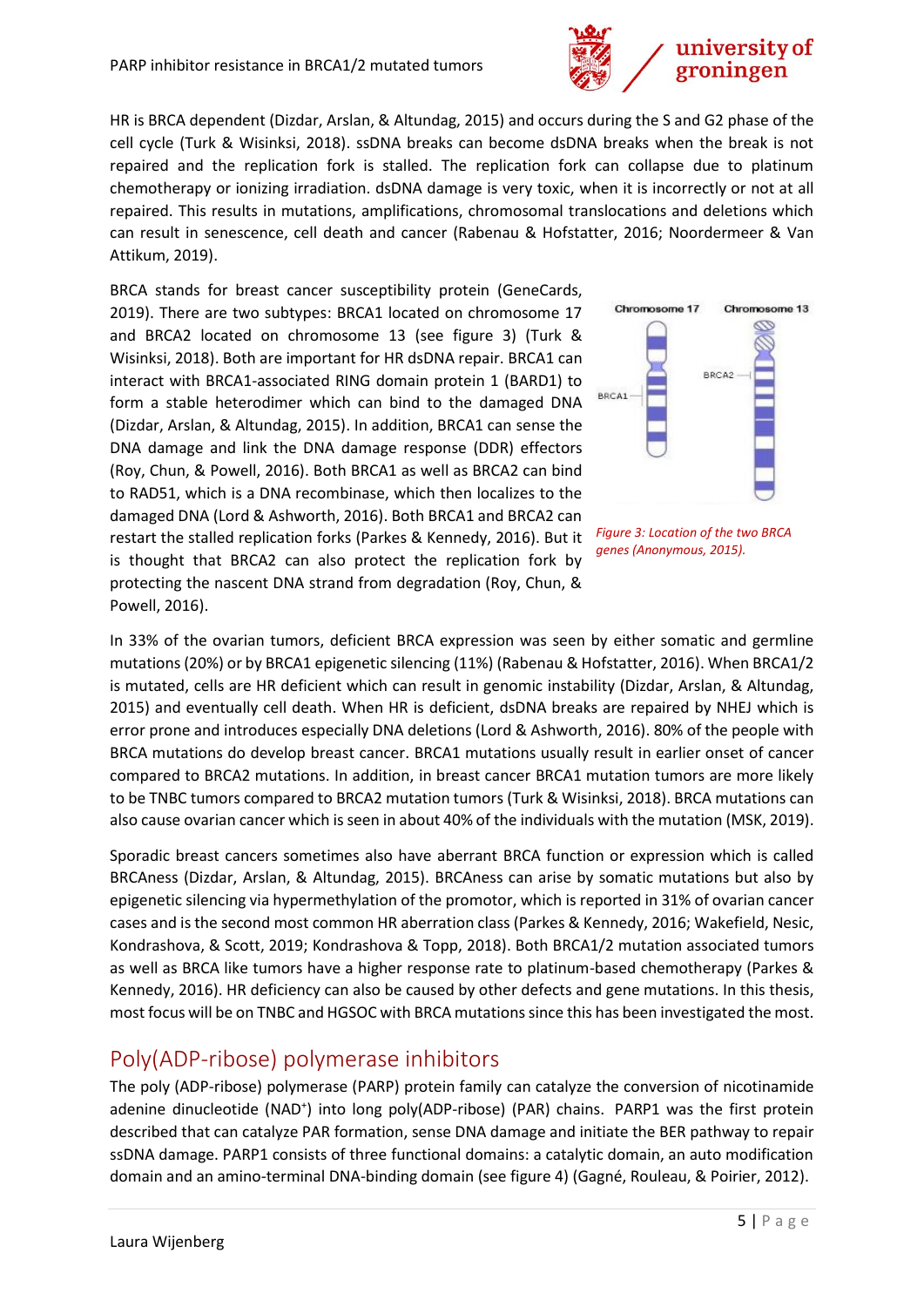

In addition to initiating the BER pathway, PARP1 can also restart the stalled replication fork and induce NHEJ by binding to the damage site. HR-deficient cells are more dependent on NHEJ and therefore rely on PARP1 (Kaufmann, 2010; Dizdar, Arslan, & Altundag, 2015; Chassé, et al., 2017; Altmeyer, Messner, Hassa, Fey, & Hottiger, 2009).



*Figure 4: Structure of human PARP1 with the different domains. Shown the Zinc fingers, AD, WGR and CAT (Gagné, Rouleau, & Poirier, 2012).*

PARP1 can also facilitate repair by sensing unligated Ozaki fragments during DNA replication (Francica & Rottenberg, 2018). Research showed that p53-/- mice with a disrupted PARP1 gene have a high incidence of tumors (Tong, et al., 2003). When there is DNA damage, PARP1 is localized to the site of DNA damage. PARP1 causes a post-translational modification by adding an ADP-ribose to the target acceptor protein (usually a glutamate or aspartate) with an ester bond. Some PARPs can repeat adding ADP-ribose units with a ribose-ribose bond (PARylation) (Turk & Wisinksi, 2018; Maudry, et al., 2016; Tallis, Morra, & Barkauskaite, 2014). This results in relaxation of the chromatin because of the big negative charge from the polymers (Sellou, et al., 2016). Relaxation of the chromatin, mediated by chromodomain-helicase-DNA-binding protein 1-like (ALC1), is important for the accessibility of specific repair proteins but also transcription factors (Marjanovic, Crawford, & Ahel, 2017; Kim, et al., 2017). When there is too much or too little ALC1, the cells become more sensitive to DNA damaging agents (Ahel, et al., 2009). Relaxation is followed by recruitment of DNA repair proteins to the site of damage (Bryant, et al., 2005) which leads to DNA damage repair (see figure 5). PARG erases PAR, which levels need to be low for replication fork progression (Wakefield, Nesic, Kondrashova, & Scott, 2019). PARP1 -/- mice are viable and don't show early onset tumors. However, the replication forks in those mice do collapse because of ssDNA breaks and this triggers HR (Bryant, et al., 2005).



*Figure 5: PARP mediated DNA damage repair mechanism in healthy cells. PARP is localized to the damaged DNA. Then PARylation is started resulting in open chromatins which can recruit DNA repair proteins. The DNA damage is then repaired and the cell survives (Livraghi & Garber, 2015).*

Transcriptional activity is modulated by PARP by affecting SIRT1 since PARP can deplete the NAD<sup>+</sup> pool which is necessary for sirtuin 1 (SIRT1). SIRT1 can acetylate genes and it can also negatively regulate PARP1 via deacetylation and regulation of PARP1 transcription (Marjanovic, Crawford, & Ahel, 2017). In addition, SIRT1 can block PARP1 induced cell death (Piao, Fujioka, Nakakido, & Hamamoto, 2018). Reversal of PARP signaling is important since depletion of cellular NAD<sup>+</sup> leads to necrosis and too much PAR can cause apoptosis. PAR is mostly removed by poly (ADP-ribose) glycohydrolase (PARG), that cleaves the special ribose-ribose bindings, resulting in free ADP-ribose (Tallis, Morra, & Barkauskaite, 2014). PARP1 can be activated by extracellular signal–regulated kinases 1/2 (ERK1/2). In addition, methylated PARP1 shows to be more active compared to unmethylated PARP1. PARP1 can also be acetylated by p300 which is important for the interaction with p50. P50 is a component of NF-kB which is involved in inflammatory responses (Piao, Fujioka, Nakakido, & Hamamoto, 2018).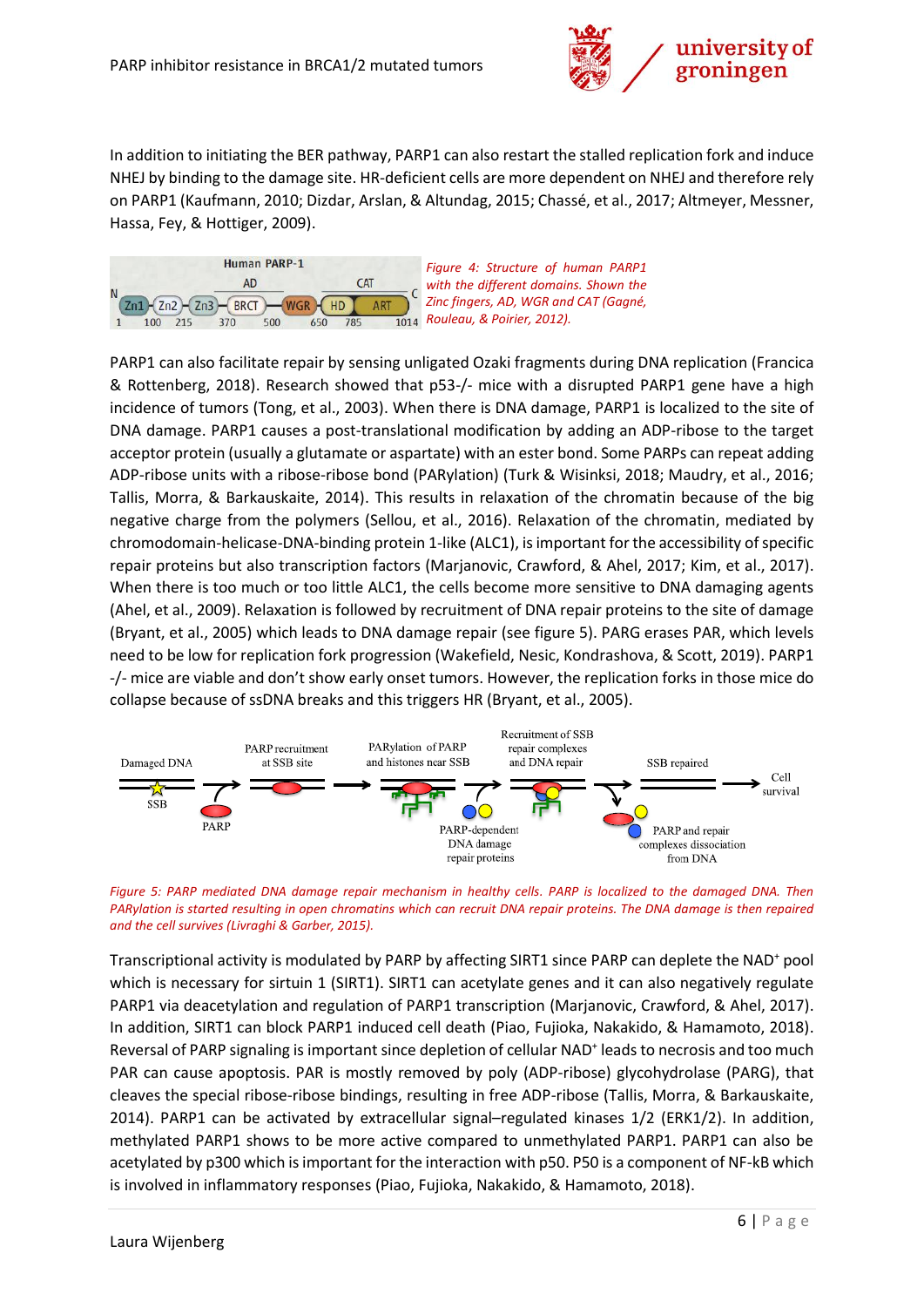

PARP activation is also important in the pathogenesis of some inflammatory and cardiovascular diseases. During apoptosis PARP1 is cleaved in two fragments by caspases. They recognize DEVD motif and cleavage separates the DNA binding domain from the catalytic domain which makes the enzyme inactive. The cleavage fragments suppress PARP activity. This feedback loop suggests that PARP1 activation prevents apoptosis. However apoptosis is needed to get rid of cells that are unfunctional in damaged organs. Therefore inhibition of PARP could improve the function of the damaged organs (Graziani & Szabo, 2005).

PARP1 is also important for epigenetics. PARP1 is a genome-wide memory mark for epigenetics in mitotic chromatin and it's important for the reactivation of transcription after mitosis. When PARP1 is activated, PAR is assembled. PAR affects the dimerization of PARP1 which leads to dissociation and loss of activity. This limits the time during which PARP1 remains active. PAR is negatively charged which can participate in electro-repulsive shuttling of chromatin proteins. This results in chromatin loosening and improved accessibility of the DNA for transcription factors and the general transcription machinery, showing that PARP can function as a chromatin architect (Lodhi, Kossenkov, & Tulin, 2014).

In 2005, the sensitivity of BRCA mutated cells to PARP inhibition was first shown (Bryant, Schultz, Thomas, Parker, & Flower, 2005; Farmer, McCabe, Lord, Tutt, & Johnson, 2005). Inhibition of PARP works via the synthetical lethality principle. This means that individual mutations are not lethal, however when they coexist, cells will die (Rabenau & Hofstatter, 2016; Dizdar, Arslan, & Altundag, 2015). In the case of PARP inhibition, the BER pathway will be compromised by competing with NAD<sup>+</sup> resulting in reversible inhibition. The ssDNA breaks will encounter the DNA replication fork and become dsDNA breaks repaired by HR. However, in HR deficient cells it will be repaired with NHEJ, resulting in cell death (see figure 6) (Dizdar, Arslan, & Altundag, 2015; Francica & Rottenberg, 2018).



*Figure 6: PARPi pathway in healthy and BRCA deficient cells. PARP is recruited to the ssDNA damage trying to PARylate the chromatin. However, the inhibitor binds to PARP resulting in a stalled replication fork which leads to dsDNA damage. In healthy cells dsDNA damage in the form of HR will be started and the cells will survive. However, in HR deficient cells NHEJ will 'repair' the dsDNA leading to a lot of mutations and eventually cell death (Livraghi & Garber, 2015).*

In addition to synthetical lethality (see figure 7), PARP trapping is proposed as a mechanism of cell death in HR deficient cells (Dizdar, Arslan, & Altundag, 2015). Because of the PARPi, PARP can't be dissociated from the DNA breaks anymore which prevents proteins responsible for repair to access the DNA damage site (Dizdar, Arslan, & Altundag, 2015; Rabenau & Hofstatter, 2016) which prevents BER from happening (Parkes & Kennedy, 2016). When a PARPi can trap more PARP-DNA complexes, it is expected that it will cause less resistance against this PARPi (Parkes & Kennedy, 2016; D'Andrea, 2018).

Recently a third mode of action has been found for PARPi. Researchers showed that HR deficient cells rely on microhomology-mediated end joining (MMEJ) for dsDNA repair which uses a small homologous sequence for DNA repair. This pathway leads to deletions and needs both PARP1 as well as DNA polymerase theta (POLQ). PARP1 is necessary to localize POLQ to the dsDNA break which catalyzes DNA synthesis. And therefore PARP1 or POLQ inhibitors will inhibit MMEJ and actually kill the HR deficient cells (D'Andrea, 2018). Currently POLQ inhibitors are being developed (Pomerantz, 2018).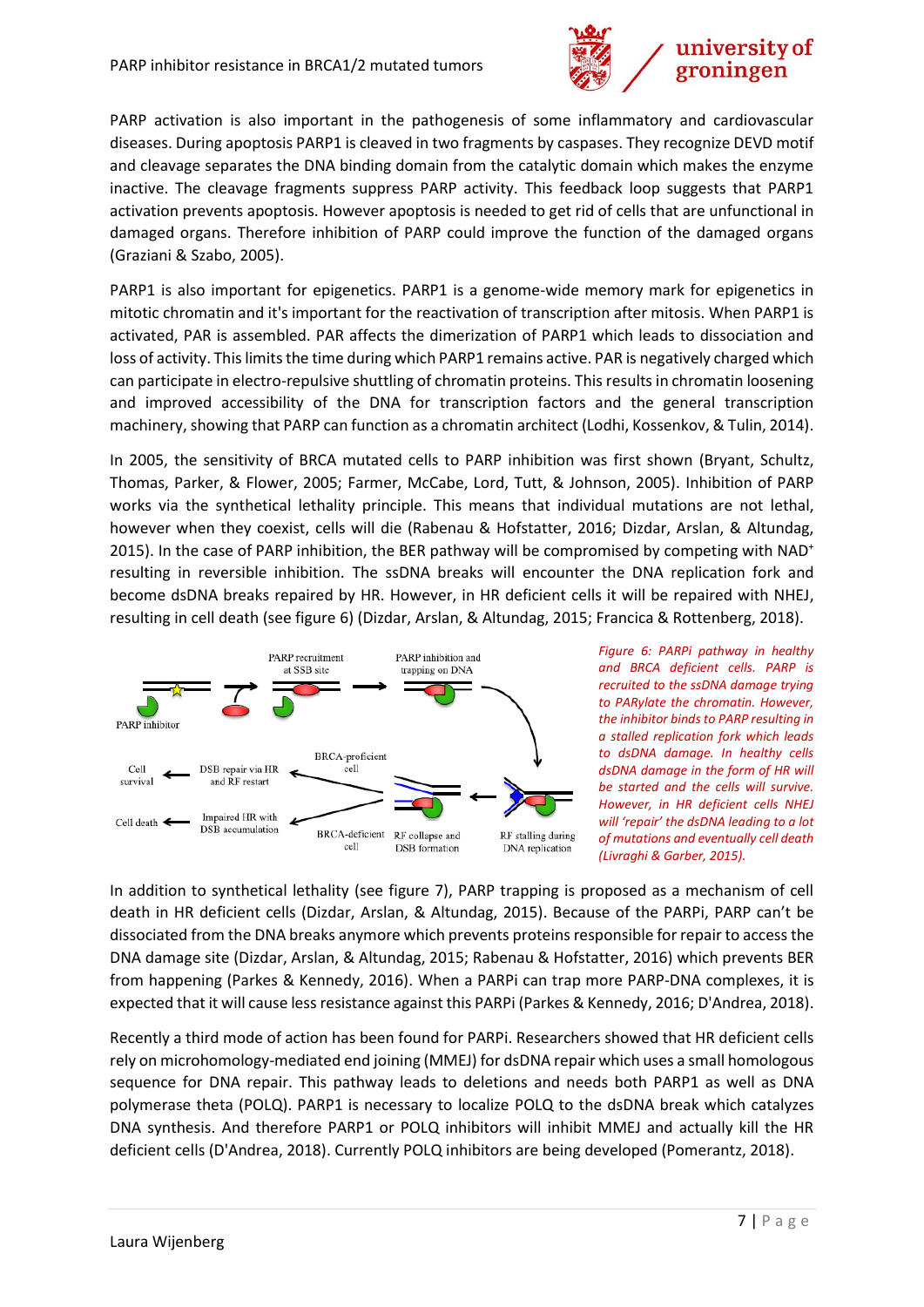

Researches showed that PARPi are beneficial for patients with BRCA mutations, however, not only BRCA patients respond. In addition, patients with RAD51 mutations and BRCA silencing respond as well (Wakefield, Nesic, Kondrashova, & Scott, 2019; Dizdar, Arslan, & Altundag, 2015). Furthermore, Phosphatase and tensin homolog (PTEN) deficiency can also cause HR defects in human tumor cells and therefore, PARPi are also potentially useful in PTEN deficient cells (SR, 2009). A better efficacy of PARPi is seen in HGSOC compared to breast cancer, which could be explained by lower BRCA1/2 mutation rate in breast cancer or because of biologic heterogeneity (Dizdar, Arslan, & Altundag, 2015).



*Figure 7: Synthetic lethality principle for BRCA deficient tumor cells. ssDNA damage in cells with normal PARP function is no problem. However when PARP is inhibited it will result in collapse of the replication fork which again is no problem when HR is still working well. However, when in addition to the inhibition of PARP also HR is deficient, cells will die (Parkes & Kennedy, 2016)*

PARPi can be used as single agents since tumor cells duplicate often and with that have more DNA damage compared to healthy cells. Therefore they relying more on DNA damage reparation mechanisms. An article of Papa *et al*. showed 30-45% overall response rate (ORR) with PARPi used as single agent (Papa, Caruso, Strudel, Tomao, & Tomao, 2016) and a study of Livraghi *et al*. showed a slightly higher success rates of 33-65% (Livraghi & Garber, 2015). PARPi can also be used in combination with other therapies that induce more DNA damage and thus more cell death. However, when the cells become resistant, it is both to PARPi as well as the co administered drugs. In addition, more side effects are seen. PARPi can also be used as a maintenance therapy (Papa, Caruso, Strudel, Tomao, & Tomao, 2016; Livraghi & Garber, 2015). And since the chance of developing breast or ovarian cancer is 90% in individuals that have BRCA mutations, PARPi could also potentially be used as prevention to kill of all HR deficient cells (Dizdar, Arslan, & Altundag, 2015). Different PARP inhibitors have been made. They have different structures and implications, however they have the same working mechanism.

Olaparib was in 2014 the first PARPi approved by the U.S. food and drug administration (FDA). It was first trialed in patients with various cancers and BRCA1/2 mutations (Dizdar, Arslan, & Altundag, 2015). However, it is approved as a monotherapy for germline BRCA mutation patients with advanced ovarian, fallopian tube or primary peritoneal cancers. Patients that have platinum sensitive tumors seem to be the most sensitive for olaparib as well. As maintenance therapy it increases the progression free survival with most effect in patients with BRCA mutations sensitivity for platinum treatment. Later the FDA approved it for this purpose as well (Rabenau & Hofstatter, 2016). Trials also showed the benefit of olaparib in BRCA mutated prostate cancer patients as well as familial pancreatic cancer patients with BRCAness, which accounts for 19% of those patients. In addition, 5% of the gastric cancers do have a BRCA mutation. Recent phase II trials showed that these patients benefit from olaparib as a maintenance treatment (Rabenau & Hofstatter, 2016).

Currently, niraparib is the only PARPi that is approved by the FDA as a maintenance treatment for woman with ovarian cancer, independent of their BRCA status. It was approved in 2017 and is used as a maintenance treatment for ovarian cancer patients who did respond to platinum-based therapy in the past (Weintraub, 2017).

Rucaparib was approved in 2016 for BRCA mutated ovarian cancer (Bankhead, 2016) and talazoparib in 2018 for BRCA mutated breast cancer (Jarvis, 2019).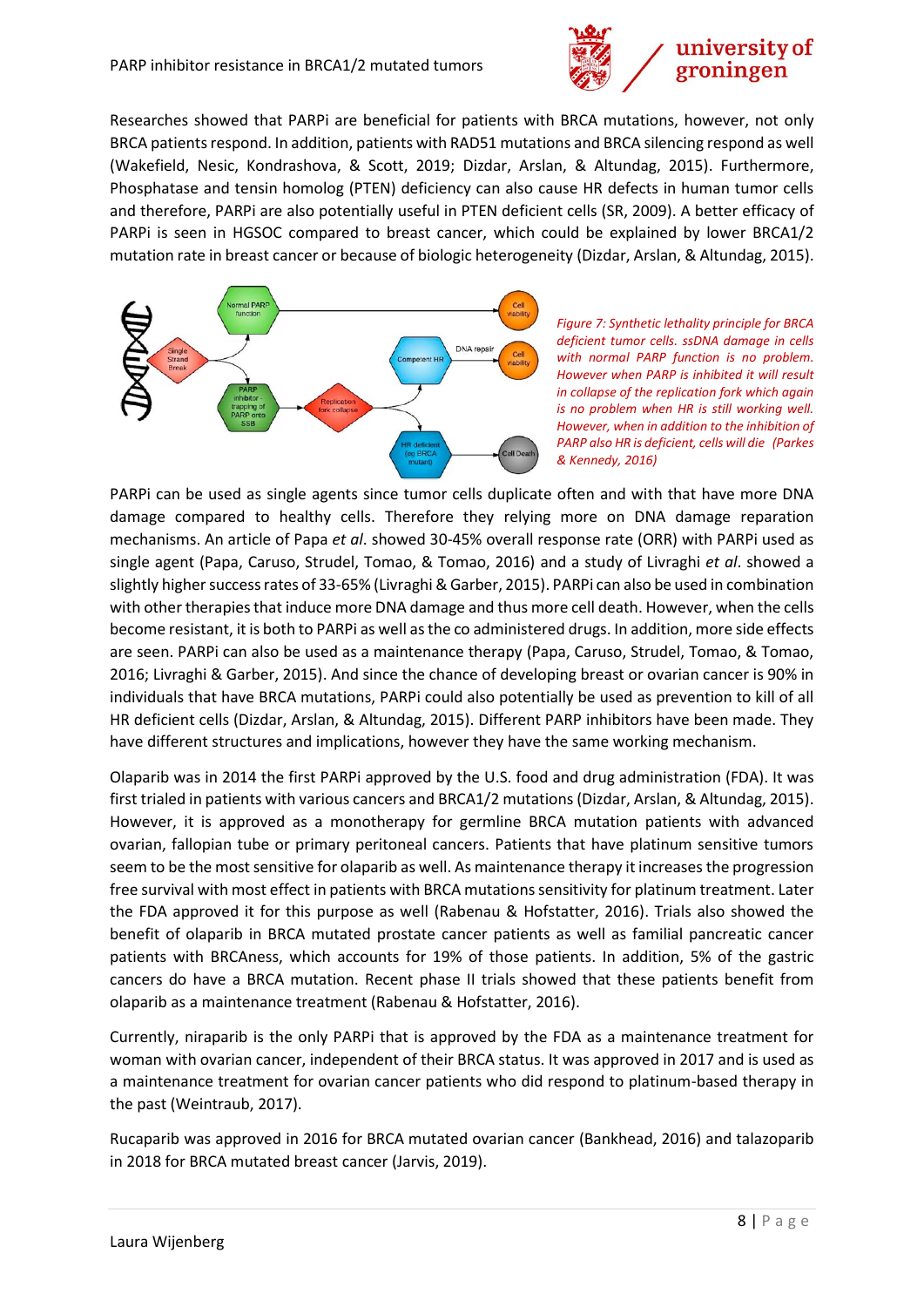

Since DNA repair is inhibited, PARPi could result in carcinogenesis, in particular myelodysplastic syndrome (MDS) and acute myeloid leukemia (AML). However the incidence of new cancers, seems to be lower than 1%. Noteworthy, the first approved drug is only 5 years old, so long term survival rates and follow ups are not known yet. In addition, patients treated with PARPi were initially treated with DNA damaging chemotherapeutics, which are known to increase the risks of AML as well (Dizdar, Arslan, & Altundag, 2015; Livraghi & Garber, 2015; Rabenau & Hofstatter, 2016). In addition, a few side effects have been found in small numbers. The main dose limiting toxicity of PARPi seems to be thrombocytopenia (decrease of platelets number in the blood) (Mason, 2010). Furthermore myelosuppression (decrease in red blood cells) was seen in some patients which is probably caused by sensitization of the bone marrow to chemotherapeutic agents by the PARPi (Parkes & Kennedy, 2016).

#### <span id="page-9-0"></span>PARP inhibitor resistance

PARPi resistance is a big issue in the treatment of BRCA mutated tumors. Multiple mechanisms of PARPi resistance have been found in mice. It has been shown that long-term treatment with olaparib results in drug resistance caused by an up-regulation of the ATP-binding cassette, sub-family B 1a/b (ABCb1a/b) genes which encode for P-glycoprotein efflux pumps. Increased expression of these efflux pumps results in more efflux of the medicine which is seen in tumor cells but also BRCA1 mutated breast cancer mice models (Rottenberg, et al., 2008; Parkes & Kennedy, 2016; D'Andrea, 2018). This type of required resistance is often seen related to chemotherapeutic resistance (Wakefield, Nesic, Kondrashova, & Scott, 2019). It can be reversed by administration of tariquidar which is an Pglycoprotein inhibitor. It is also predicted that P-glycoprotein expression is directly modulated by PARP1 inhibition since PARP-/- mice have increased P-glycoprotein expression (Rottenberg, et al., 2008; Dizdar, Arslan, & Altundag, 2015). Upregulation of P-glycoprotein drug efflux pumps was also seen in colon cancer cells resulting in resistance to KU-58948, a PARPi from axon MedChem. This was restored by administration of verapamil which inhibits P-glycoprotein (Altmeyer, 2012).

Another mechanism of resistance that is often seen is genetic reversion of BRCA1/2 mutations as a result of secondary mutations in, for instance, p53 binding protein 1 (53BP1) (Dizdar, Arslan, & Altundag, 2015; Francica & Rottenberg, 2018). Loss of 53BP1, a genome caretaker, can restore HR in BRCA1-deleted cells. 53BP1 maintains the balance between NHEJ & HR. When short hairpin RNAs (shRNA) were used against 53BP1 in BRCA1-defective breast cancer cells, the PARP inhibition was reduced (Altmeyer, 2012; Francica & Rottenberg, 2018). Loss of proteins that are involved in NHEJ, like REV7 and RIF1, can also restore the HR function. They are downstream factors of DNA repair mediated by 53BP1, and similar to the loss of 53BP1, loss of REV7 or RIF1 results in a shift towards HR. When BRCA1 mutant protein is partially functional, it can gain full function by inhibition of heat shock protein 90 (HSP90) (Parkes & Kennedy, 2016; Francica & Rottenberg, 2018). The shieldin complex also functions downstream of the 53BP1 pathway. It localizes to the dsDNA break, this impairs NHEJ which then leads to the shift towards HR and results in PARPiresistance in BRCA1 deficient cells. It is unknown why this doesn't lead to resistance in BRCA2 deficient cells (Francica & Rottenberg, 2018). Dynein light chain 1 (DYNLL1) can also bind to 53BP1, which stimulates the recruitment of DYNLL1 bound to 53BP1 to dsDNA damage sites. In addition, it also stabilizes the interaction with DNA damage associated chromatin (Francica & Rottenberg, 2018). It is also possible that the second mutation causes a frameshift resulting in restoration of the open reading frame and expression of a nearly full length HR protein. This mechanism is usually seen later in the disease progression and results in a highly sub clonal phenotype of the tumor (Wakefield, Nesic, Kondrashova, & Scott, 2019; D'Andrea, 2018). HR function can also be restored by demethylation of the BRCA1 promotor. However, this could lead to heterogenous tumors (D'Andrea, 2018) and thus potentially cause partial PARPi resistance which is not ideal.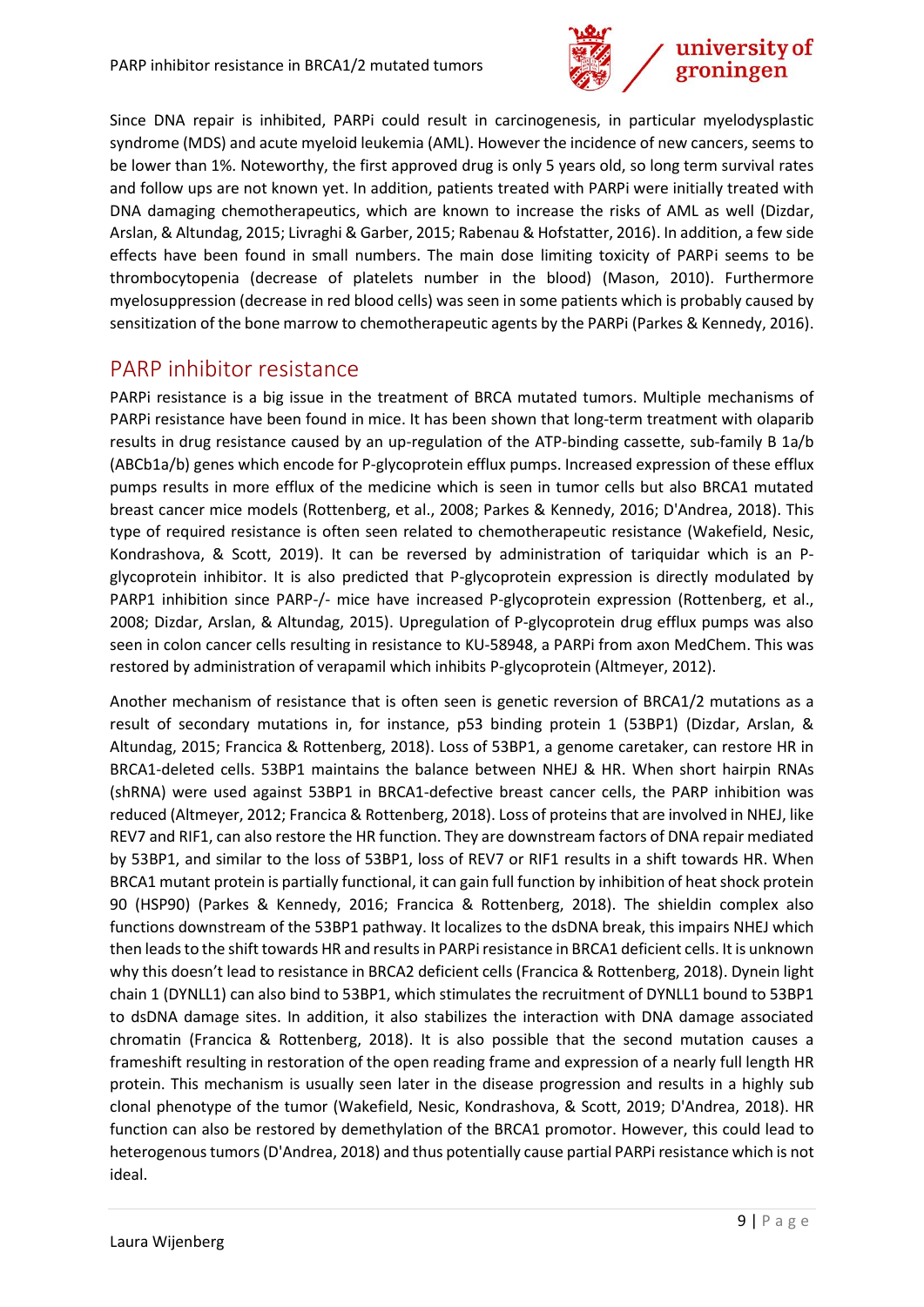

Cyclin-dependent kinase 12 (CDK12), a transcriptional regulator of HR, can also cause PARPi resistance by restoration of HR. In addition, some BRCA mutated cancers can display de novo resistance by hypomorphic isoforms of BRCA1 (Johnson, et al., 2016).

PARG levels are also important for PARPi resistance. When there is too much polymerized PAR, for instance because of downregulation of PARG, PARP1 can bind less to the DNA damage site which leads to a reduced effect of PARPi (Wakefield, Nesic, Kondrashova, & Scott, 2019). Francica *et al*. showed that endogenous PARG activity is needed for successful PARPi therapy. When there is no PARG then PARP1 can still PARylate even when the inhibitors are used (Francica & Rottenberg, 2018). In addition, when PARG is downregulated, PARPi effects are decreased, because PARG restores the recruitment of downstream factors for DNA damage repair. Shlafen family member 11 (SLFN11) is also important for the PARPi sensitivity. When cells do have SLFN11 they go in irreversible G1/S cell cycle arrest after PARPi treatment, which is lethal. However, when SLFN11 is depleted cells reenter the cell cycle and cells become less sensitive to PARPi (Gogola, Rottenberg, & Jonkers, 2019).

Replication fork protection failure is very important aspect of the PARPi synthetic lethality mechanism, and therefore it also plays an important role in resistance to PARPi. Usually BRCA can protect nascent DNA at replication forks that are stalled. In normal cells, those forks are protected by RAD51 against MRE11 which increases the stability of the fork. Protection of the stalled replication fork can be restored by numerus ways and thus lead to PARPi resistance. For instance, loss of proteins which are important for the remodeling of the replication forks or MRE11 chromatin modify complex but also by enhanced action of RAD51 or loss of chromodomain-helicase-DNA-binding protein 4 (CHD4) and enhancer of zeste homolog 2 (EZH2). In particular downregulation of EZH2 leads to downregulated MUS81 recruitment to the replication fork. Upregulation of Fanconi anemia group D2 (FANCD2) can induce PARPi resistance (Wakefield, Nesic, Kondrashova, & Scott, 2019; D'Andrea, 2018).

It is also absolutely necessary for PARP1 to be able to bind to DNA in order for the PARPi to work. So when the zinc fingers are mutated and not able to bind to the DNA anymore, PARPi resistance is seen (Wakefield, Nesic, Kondrashova, & Scott, 2019). And since the function of PARPi is to block the enzymatic action of PARP enzymes, PARPi resistance could also be sustained by a decrease in PARP enzyme expression (D'Andrea, 2018).

Overexpression and downregulation of microRNAs (small 22 nucleotide long non coding RNAs that inhibit translation of mRNA) can also induce PARPi resistance. For instance overexpression of micro RNA 622 (miR-622) decreases 53BP1, Ku70 and Ku80 which leads to PARPiresistance (Kim, et al., 2017).

Finally, DNA topoisomerase 2-binding protein 1 (TOPBP1) is also important in the sensitivity of PARPi. TOPBP1 is important in HR, it regulates the phosphorylation of RAD51 which is a downstream protein of HR. When TOPBP1 is lost, the cells become more sensitive for PARPi (Maudry, et al., 2016).

Not all tumors with BRCA mutations do respond to PARPi. In addition, some tumors without BRCA mutations actually do. Therefore, it is very important to be able to predict which tumors will respond and which won't also in consideration of the resistance problem. Biomarkers could be useful for this.

PAR levels could potentially be used as a candidate biomarker. However, technically it is difficult to detect PAR in tissue biopsies. So further research is needed to see whether this is feasible. Rad51 loading could also be used. However some HR defects don't show reduced Rad51 levels and sometimes synthetic lethality is even caused by mechanisms that are not dependent on HR. Tumors with mutations in other DNA repair genes like Rad53, Ataxia-telangiectasia mutated (ATM) gene, partner and localizer of BRCA2 (PALB2) and CHEK2 may benefit from PARPi as well (Rabenau & Hofstatter, 2016). Therefore a single biomarker could be misleading (Altmeyer, 2012).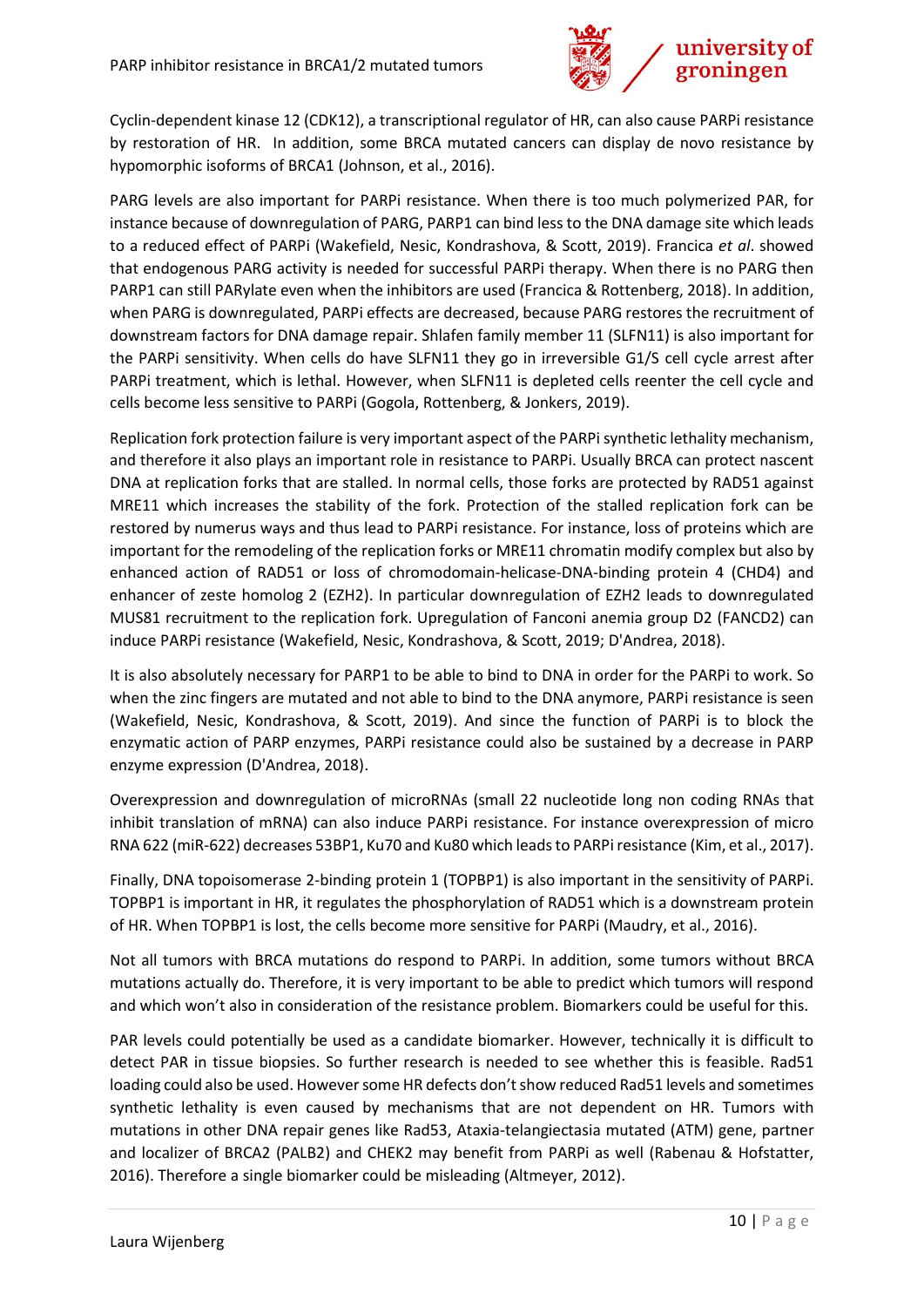

There are also assays that can detect HR deficiency like homologous recombination deficiency loss of heterozygosity (HRD-LOH) assay, Myriad's HRD assay and measuring the genomic scar. Those assays however do not take in account that reverse mutations can induce HR again. This happens in 28% of the patients. Therefore identification of a pattern of gene expressions might be more beneficial (Dizdar, Arslan, & Altundag, 2015; Parkes & Kennedy, 2016).

Since PARG is necessary for PARPi efficacy (Francica & Rottenberg, 2018), this protein should also be taken in account when looking whether a patient is suitable for PARPi. However, this should not be the only biomarker. In addition, epigenetic silencing of both BRCA1 allelesis necessary for full PARPi effect, because when only 1 allele is silenced, resistance occurs (Francica & Rottenberg, 2018). Turk *et al.* wrote about a 77 gene signature which would be able to predict the BRCAness and thus the potential effectiveness of PARPi (Turk & Wisinksi, 2018). However this needs to be researched more.

#### <span id="page-11-0"></span>How to prevent PARP inhibitor resistance

When HR is deficient as seen, for instance, in BRCA mutated tumors, the genomic instability increases due to the more error prone NHEJ mechanism used to repair DNA damage. This increased genomic instability could be associated with an elevated neo-antigen load which has been associated with a stronger anti-tumor immune response (Turk & Wisinksi, 2018). Meaning that those types of tumors with a HR deficiency and a high genomic instability could potentially be treated with immune therapy. Immune therapy has been tested in BRCA mutated tumors, for instance in ovarian cancers where the first case studies seem promising (Matsuo, et al., 2018).

We could also induce HR deficiency to treat more patients with PARPi as shown in the article of Kamel *et al*. One way to do this is by using a PI3K inhibitor called BKM120. This drug downregulates the activity of BRCA1/2 resulting in HR deficiency (Kamel, Gray, Walia, & Kumar, 2018). For this purpose, Cyclindependent kinase 1 (CDK1) inhibitors, CDK12 inhibitors, histone deacetylase (HDAC) inhibitors and HSP90 inhibitors could also be used (D'Andrea, 2018). In addition, using HR inhibitors to maintain the HR deficiency in tumors should also be considered. This could be done using dinanciclib which has the same results as a CDK12 knockout in mice. In addition, it was even shown BRCA mutated TNBC cells with acquired PARPi resistance can be resensitized to PARPi by dinanciclib (Johnson, et al., 2016). HR deficiency could also be induced via epigenetic silencing. When the BRCA gene is methylated it is silenced, this could manually be induced. If it is possible to specifically induce BRCA methylation in cancer cells this could be a reversible way to induce HR deficiency with potentially less risks.

Hyperthermia also could be used to prevent PARPi resistance. Hyperthermia results in membrane damage, protein denaturation and inhibition of both DNA repair as well as cell proliferation. Hypothermia in combination with PARPi will kill cancer cells because of synthetic lethality. Thermotolerance can be developed but this can be controlled with HSP90 inhibitors. Moreover, researchers found that combination of olaparib, HSP90 inhibitors and mild hyperthermia resulted in complete loss of tumor growth in xenograft mice models (Kim, et al., 2017). Noteworthy, because of the variety of functions of HSP90, toxicity needs to be kept in mind (Neckers & Workman, 2012).

Addition of HDAC inhibitors, increases sensitivity of cancer cells for PARPi according to BRCAness. This is especially the case in TNBC. The HDAC inhibitors block deacetylation which leads to hyperacetylation and inhibition of HSP90. Therefore BRCA cannot interact with HSP90 anymore which leads to degradation of the BRCA protein. Enhancing BRCA export to the cytoplasm can also be an interesting pathway to reduce the PARPi resistance, since BRCA can't execute its DNA reparation function anymore. This could be done by inhibiting BARD1 which is needed for the transport of BRCA1 to the nucleus (Kim, et al., 2017). To the best of my knowledge, no BARD1 inhibitors have been produced yet.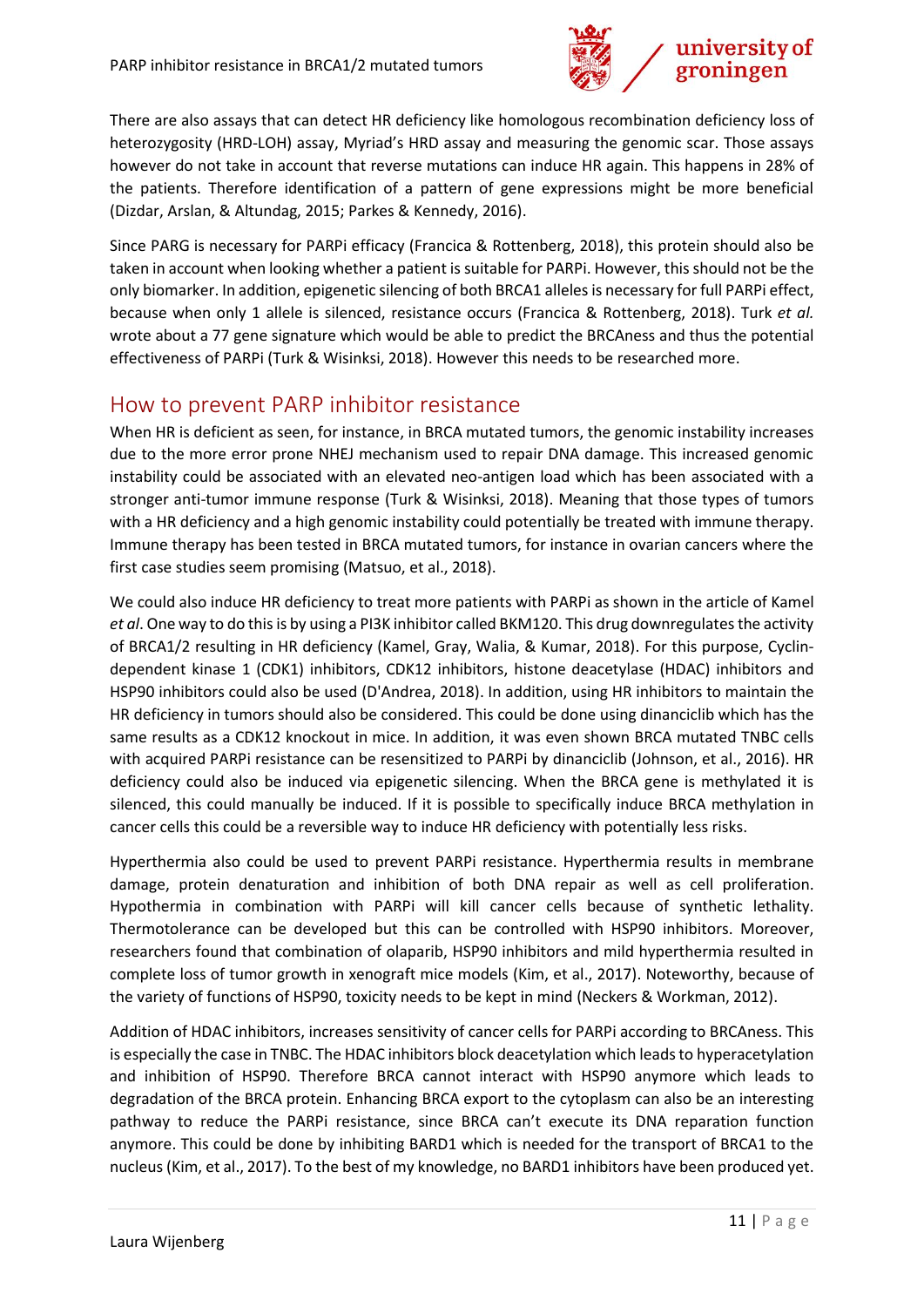

#### <span id="page-12-0"></span>Conclusion

In the fight against cancer, in particular cancers with HR deficiency like BRCA mutated TNBC and HGSOC, new treatments options are needed and ultimately cures are hoped to be found. New drugs with a lot of potential for this subgroup of tumors are PARPi, which work on a synthetic lethality principle and specifically kill HR deficient cells. However, resistance is a major issue in this treatment, caused by multiple mechanisms. A well known resistance mechanism is the increase of P-glycoprotein efflux pumps because of up-regulation of the ABCb1a/b gene expression. The most common mechanism, however, is the genetic reactivation of BRCA mutations either by additional mutations or by epigenetic reversion resulting in functioning HR. Loss of PARG can also cause resistance and PARP1 function is also needed for PARPi to work (see figure 8).



*Figure 8: Different PARPi resistance mechanisms and their treatments that can resensitized the cells again (Gogola, Rottenberg, & Jonkers, 2019).*

Even though all those mechanisms of resistance, drugs are available to treat resistance and to prevent it from happening (see figure 8). For instance, veliparib can be used to prevent upregulation of Pglycoprotein efflux pumps and ionizing radiation can be used to prevent downregulation of PARP1 and PARG. To prevent PARPi resistance from happening all drugs could be given at the start of the PARPi treatment. However, this will not be feasible regarding the side effects and comfort of the patients. In addition it will be very expensive. Therefore the best option would be to wait and see whether PARPi resistance start to develop. Then it is necessary to know which mechanism causes the resistance to give the proper treatment to re-induce PARPi effect. In addition, it would be nice to have good biomarkers to predict whether it is worth treating a patient with PARPi. And it would also be nice if we would be able to predict whether a patient will become resistant to PARPi and possibly even which mechanism will be most likely to treat them in advance with the drugs to prevent them from becoming resistant. The best solution would be too prevent PARPi resistance from occurring at all. However, since there are so many mechanisms that can cause PARPi resistance this is hard. Since increased efflux and reactivation of BRCA are the two mechanisms that are the most common to occur I would put my money on this in the fight to prevent PARPi resistance to develop. When we have PARPi resistance in control we potentially even could look at inducing HR deficiency in more tumors to be able to target them with PARPi. However, the challenge will be making specifically the tumor cells HR deficient and not the healthy cells to prevent serious side effects. Overall, with more research PARPi look promising to become standard therapy for more HR deficient tumors and potentially in the future for all tumors.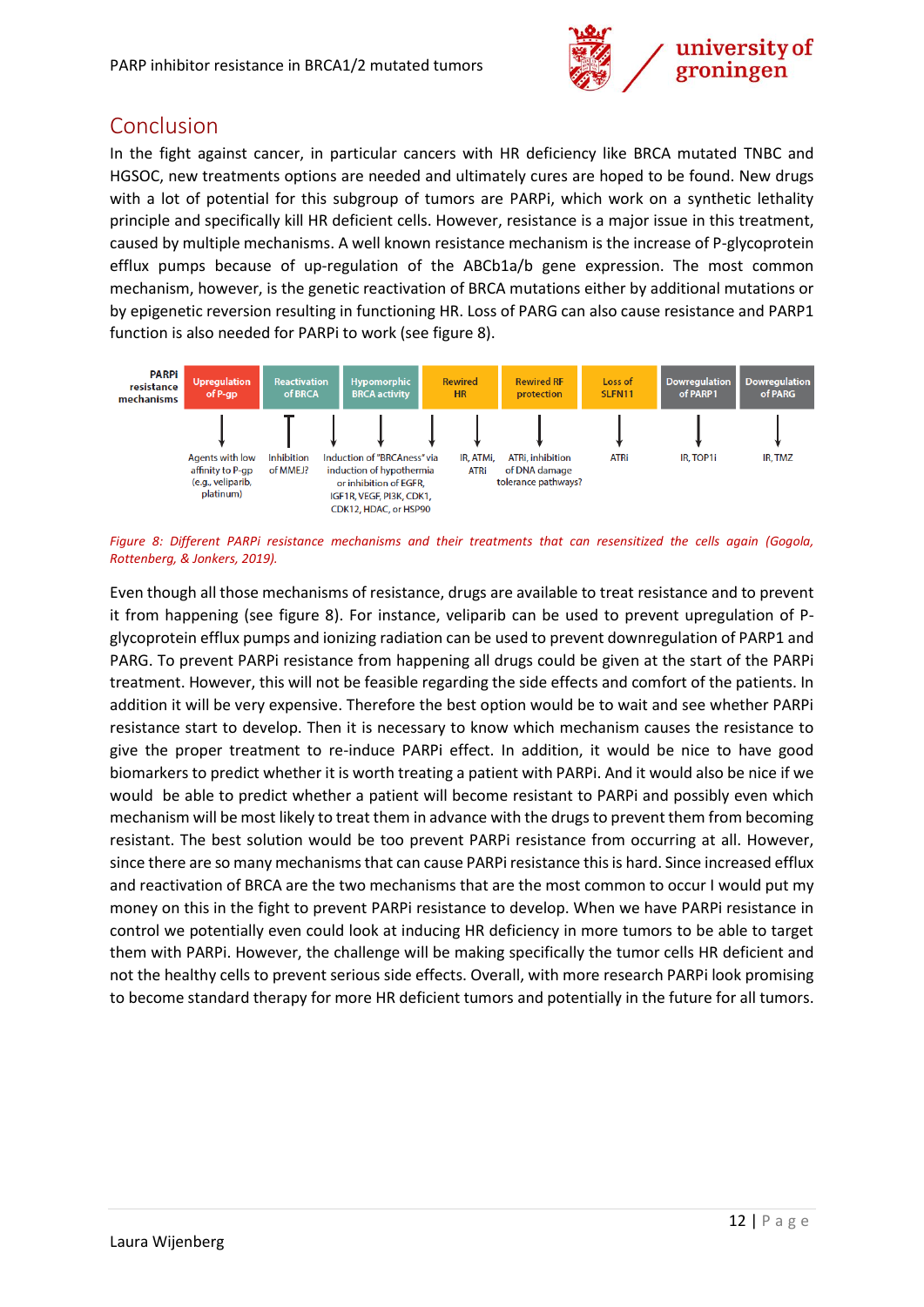

#### <span id="page-13-0"></span>References

- Ahel, D., Horejsi, Z., Wiechens, N., Polo, S., Garcia-Wilson, E., Ahel, I., . . . Boulton, S. (2009). Poly(ADP-ribose)-dependent regulation of DNA repair by the chromatin remodelling enzyme ALC1. *Science, 325*(5945), 1240-3.
- Altmeyer, M. (2012). Addicted to PAR? A closer look at PARP inhibitor sensitivity. *Cell Cycle, 11*, 3837- 50.
- Altmeyer, M., Messner, S., Hassa, P., Fey, M., & Hottiger, M. (2009). Molecular mechanism of poly(ADP-ribosyl)ation by PARP1 and identifaciton of lysine residues as ADP-ribsoe acceptor sites. *Nucleic Acids Reserach, 37*(11), 3723-38.
- Anonymous. (2015, September 04). *Genetic tests may miss BRCA mutations in Latinas, study says*. Retrieved November 15, 2019, from healthy hispanic living: https://healthyhispanicliving.com/preventive\_care/breast\_cancer\_awareness/genetic\_tests\_ may miss brca mutations in latinas study says/
- Bankhead, C. (2016, December 19). *PARP inhibitor gets FDA nod for ovarian cancer*. Retrieved November 8, 2019, from Medpage today: https://www.medpagetoday.com/hematologyoncology/ovariancancer/62165
- Begley, S. (2018, July 16). *Potential DNA damage from CRISPR has been seriously underestimated, study finds*. Retrieved November 8, 2019, from statnews: https://www.statnews.com/2018/07/16/crispr-potential-dna-damage-underestimated/
- Bryant, H., Schultz, N., Thomas, H., Parker, K., & Flower, D. (2005). Specific killing of BRCA2 deficient tumours with inhibitors of poly(ADP-ribose) polymerase. *Nature, 434*(7035), 913-7.
- Bryant, H., Schultz, N., Thomas, H., Parker, K., Flower, D., Lopez, E., . . . Helleday, T. (2005). Specific killing of BRCA2-deficient tumours with inhibitors of poly(ADP-ribose) polymerase. *Nature, 434*, 914-15.
- Chassé, M., Muthurajan, U., Clark, N., Kramer, M., Chakravarthy, S., Irving, T., & Luger, K. (2017). Biochemical and biophysical methods for analysis of Poly (ADP-Ribose) Polymerase 1 and its interactions with chromatin. *Methods Mol Biol, 1608*, 231-53.
- D'Andrea, A. (2018). Mechanisms of PARP inhibitor sensitivity and resistance. *DNA repair, 71*, 172-6.
- Dizdar, O., Arslan, C., & Altundag, K. (2015). Advances in PARP inhibitors for the treatment of breast cancer. *Expert. Opin. Pharmacother., 16*(18), 2751-8.
- Farmer, H., McCabe, N., Lord, C., Tutt, A., & Johnson, D. (2005). Targeting the DNA repair defect in BRCA mutant cells as a therapeutic strategy. *Nature, 434*(7035), 917-21.
- Francica, P., & Rottenberg, S. (2018). Mechanisms of PARP inhibitor resistance in cancer and insights into the DNA damage response. *Genome medicine, 10*(101), 1-3.
- Gagné, J.-P., Rouleau, M., & Poirier, G. (2012). PARP-1 activation brining the pieces together. *Structural biology, 336*, 678-80.
- GeneCards. (2019, November 8). *BRCA1 gene*. Retrieved November 8, 2019, from GeneCards: https://www.genecards.org/cgi-bin/carddisp.pl?gene=BRCA1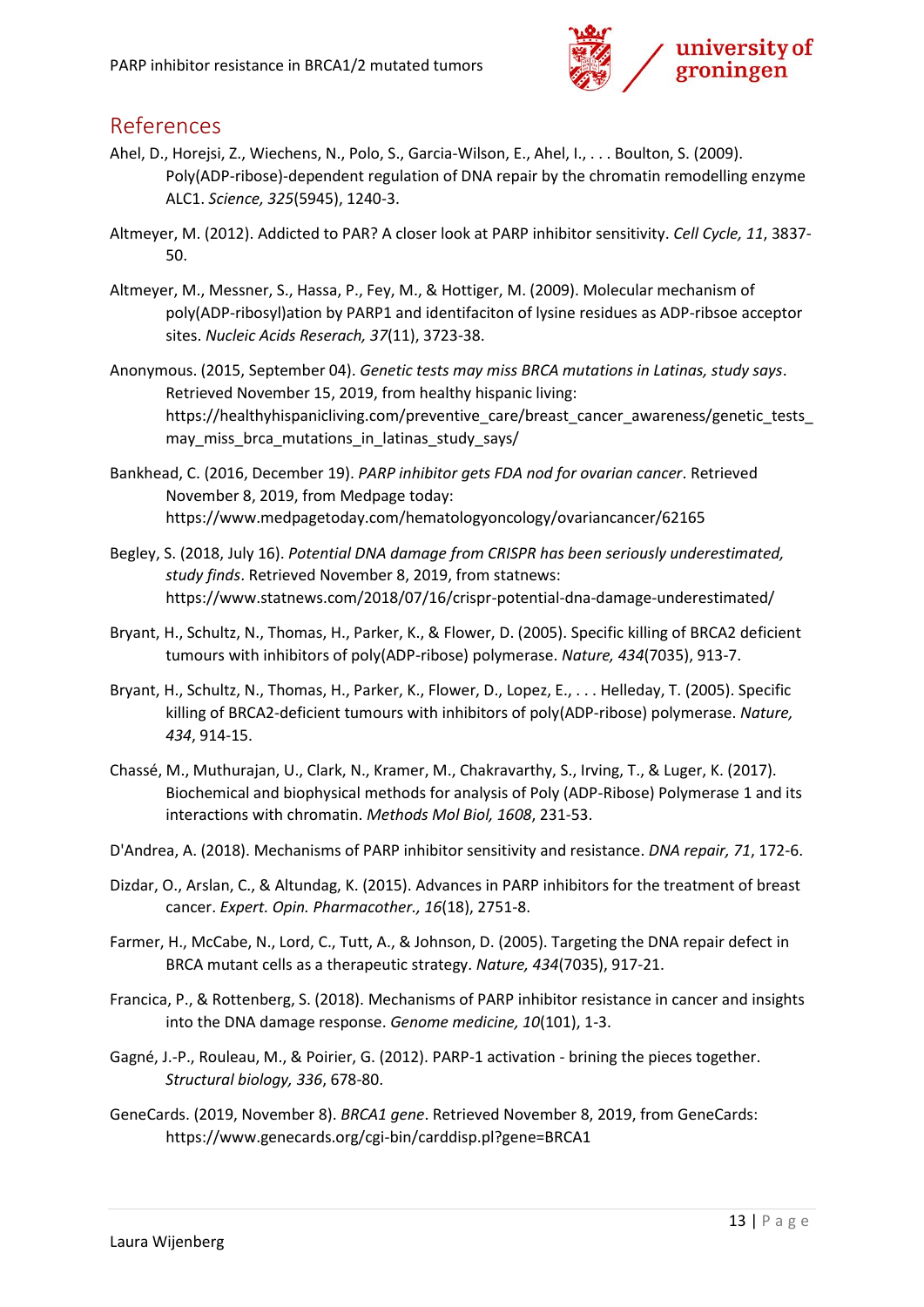

- Gogola, E., Rottenberg, S., & Jonkers, J. (2019). Resistance to PARP inhibitors: lessons from preclinical models of BRCA-associated cancer. *Annueal review of cancer biology, 3*, 235-54.
- Graziani, G., & Szabo, C. (2005). Clinical perspectives of PARP inhibitors. *Pharmacological research, 52*, 109-18.
- Gupta, A., Yang, Q., Pandita, R., Hunt, C., Xiang, T., Misri, S., . . . Pandita, T. (2009). Cell cycle checkpoint defects contribute to genomic instability in PTEN deficient cells independent of DNA DSB repair. *Cell cycle, 8*(14), 2198-2210.
- Hanahan, D., & Weinberg, R. (2011). Hallmarks of cancer: the next generation. *Cell, 144*, 646-74.
- Jarvis, L. (2019, January 2). *FDA drug approvals hit all time high*. Retrieved November 8, 2019, from C&EN: https://cen.acs.org/pharmaceuticals/drug-development/FDA-approved-recordnumber-drugs/97/web/2019/01
- Johnson, S., Cruz, C., Greifenberg, A., Dust, S., Stover, D., Chi, D., . . . Shapiro, G. (2016). CDK12 inhibition reverses de novo and acquired PARP inhibitor resistance in BRCA wild-type and mutated models of triple negative breast cancer. *Cell Rep, 17*(9), 2367-81.
- Kamel, D., Gray, C., Walia, J., & Kumar, V. (2018). PARP inhibitor drugs in the treatment of breast, ovarian, prostate and pancreatic cancers: an update of clinical trials. *Current drug targets, 19*, 21-37.
- Kaufmann, S. (2010, January 15). *Development of PARP inhibitors: an unfinished story*. Retrieved November 7, 2019, from Cancer network: https://www.cancernetwork.com/breastcancer/development-parp-inhibitors-unfinished-story
- Kim, Y., Kim, A., Sharib, A., Sharip, A., Jiang, J., Yang, Q., & Xie, Y. (2017). Reverse the resistance to PARP inhibitors. *International journal of biological sciences, 13*(2), 198-208.
- Kondrashova, O., & Topp, M. (2018). Methylation of all BRCA1 copies predicts response to the PARP inhibitor rucaparib in ovarian carcinoma. *nature comminications, 9*(3970), 1-16.
- Livraghi, L., & Garber, J. (2015). PARP inhibitors in the management of breast cancer: current data and future prospects. *BMC medicine, 13*(188), 1-16.
- Lodhi, N., Kossenkov, A., & Tulin, A. (2014). Bookmarking promoters in mitotic chromatin: poly(ADPribose)polymerase-1 as an epigenetic mark. *Nucleic acids research, 42*(11), 7028-38.
- Lord, C., & Ashworth, A. (2016). BRCAness revisted. *Nature reviews, 16*, 110-20.
- Marjanovic, M., Crawford, K., & Ahel, I. (2017). PARP, transcription and chromatin modeling. *Seminars in cell & developmental biology, 63*, 102-113.
- Mason, E. (2010, November 17). *PARP inhibitor, MK-4827, shows anti-tumor activity in first trail in humans*. Retrieved November 7, 2019, from EurekAlert: https://www.eurekalert.org/pub\_releases/2010-11/eeco-pim111610.php
- Matsuo, K., Spragg, S., Ciccone, M., Blake, E., Ricker, C., Pham, H., & Roman, L. (2018). Nivolumab use for BRCA gene mutation carriers with recurrent epithelial ovarian cancer: a case series. *Gyneocol Oncol Rep, 25*, 98-101.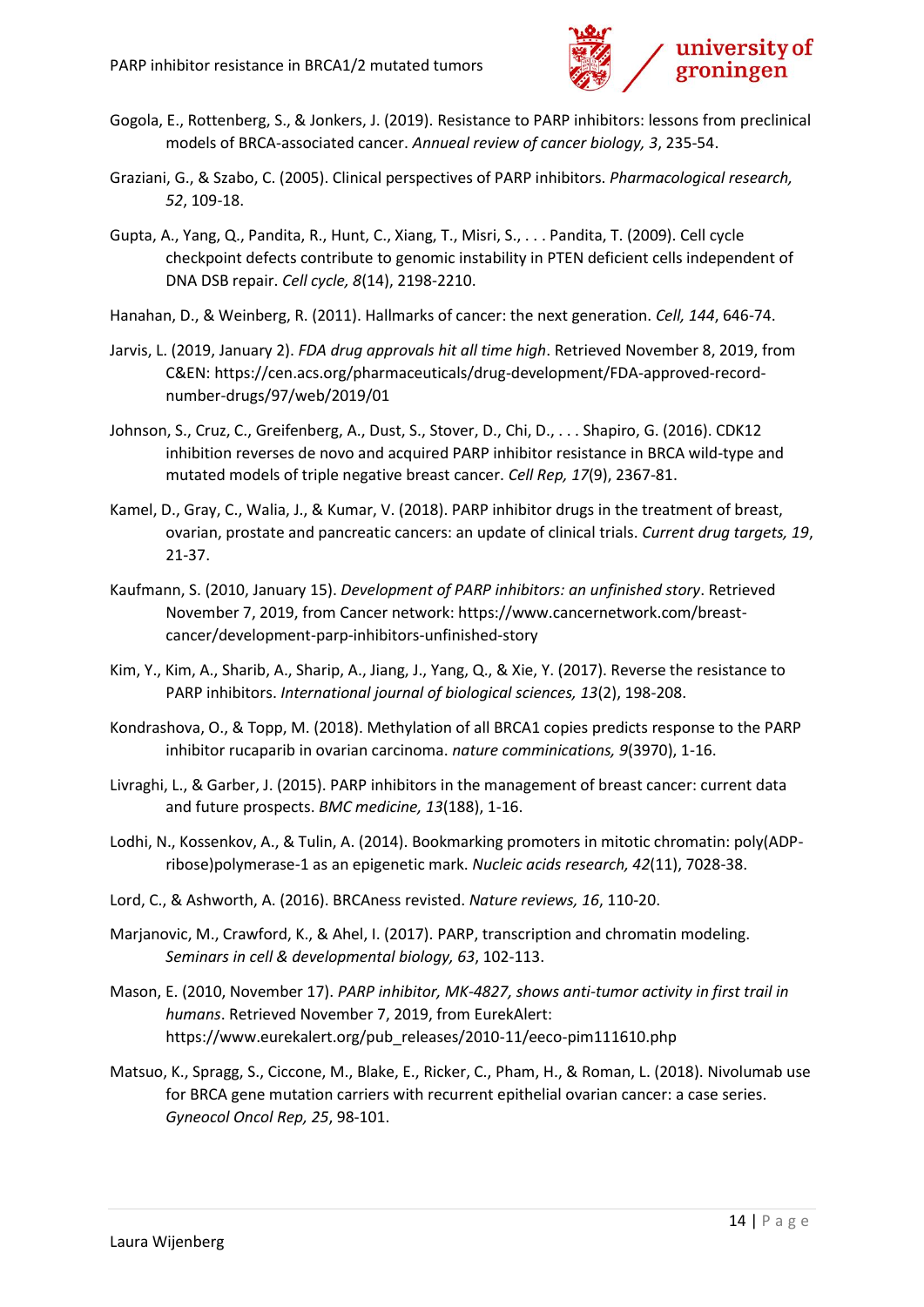

- Maudry, P., Watanabe, K., Wolanin, K., Bartkova, J., Wassing, I., Watanabe, S., . . . Bartek, J. (2016). TOPBP1 regulates RAD51 phosphorylation and chromatin loading and determins PARP inhibitor sensitivity. *The journal of cell biology, 212*(3), 281-8.
- MSK. (2019, November 19). *BRCA1 & BRCA2 genes: risk for breast & ovarian cancer*. Retrieved November 19, 2019, from Memorial sloan kettering cancer center: https://www.mskcc.org/cancer-care/risk-assessment-screening/hereditary-genetics/geneticcounseling/brca1-brca2-genes-risk-breast-ovarian
- Neckers, L., & Workman, P. (2012). Hsp90 molecular chaperone inhibitors: are we there yet? *Clin Cancer Res, 18*(1), 64-76.
- Noordermeer, S., & Van Attikum, H. (2019). PARP inhibtior resistance: a tug-of-war in BRCA mutated cells. *Trends in cell biology, 29*(10), 820-34.
- Ntziachristos, P., Tsirigos, A., Van Vlierberghe, P., Nedjic, J., Trimarchi, T., Flaherty, M., . . . Aifantis, I. (2012). Genetic inactivation of the PRC2 complex in T-cell acute lymphoblastic leukemia. *Nat Med, 18*(2), 289-302.
- Papa, A., Caruso, D., Strudel, M., Tomao, S., & Tomao, F. (2016). Update on poly-ADP-ribose polymerase inhibition for ovarian cancer treatment. *Journal of translational medicine, 14*(267), 1-18.
- Parkes, E., & Kennedy, R. (2016). Clinical application of poly(ADP-Ribose) polymerase inhibitors in high-grade serous ovarian cancer. *The oncologist, 21*, 586-93.
- Piao, L., Fujioka, K., Nakakido, M., & Hamamoto, R. (2018). Regulation of poly(ADP-ribose) polymerase 1 functions by post-translational modifications. *Frontiers in bioscience, 23*, 13-26.
- Pomerantz, R. (2018). Development of polymerase theta inhibitors for precision medicine in BRCAdeficient cancers[abstract]. *Molecular targets and cancer therapeutics, 17*(1), A107.
- Rabenau, K., & Hofstatter, E. (2016). DNA damage repair and the emerging role of poly(ADP-ribose) polymerase inhibition in cancer therapeutics. *Clinical therapeutics, 38*, 1577-88.
- Rai, A., Vargas, M., Wang, L., Andersen, E., Miller, E., & Simon, J. (2013). Elements of the polycomb repressor SU(Z) 12 needed for histone H3-K27 methylation, the interface with E(Z), and in vivo function. *Molecular and cellular biology, 33*(24), 4844-56.
- Rottenberg, S., Jaspers, J., Kersbergen, A., Van der Burg, E., Nygren, A., Zander, S., . . . Jonkers, J. (2008). High sensitivity of BRCA1-deficient mammary tumors to the PARP inhibitor AZD2281 alone and in combination with platinum drugs. *PNAS, 105*(44), 17079-84.
- Roy, R., Chun, J., & Powell, S. (2016). BRCA1 and BRCA2: different roles in a common pathway of genome protection. *Nat Rev Cancer, 12*(1), 68-78.
- Sellou, H., Lebeaupin, T., Chapuis, C., Smith, R., Hegele, A., Singh, H., . . . Huet, S. (2016). The poly(ADP-ribose)-dependent chromatin remodeler Alc1 induces local chromatin relaxation upon DNA damage. *Molecular biology of the cell, 27*, 3791-9.
- SR. (2009, September 22). *PARP inhibitors - more widely effective than first thought*. Retrieved November 7, 2019, from Drug discovery opinion: http://drugdiscoveryopinion.com/2009/09/parp-inhibitors-%E2%80%93-more-widelyeffective-than-first-thought/